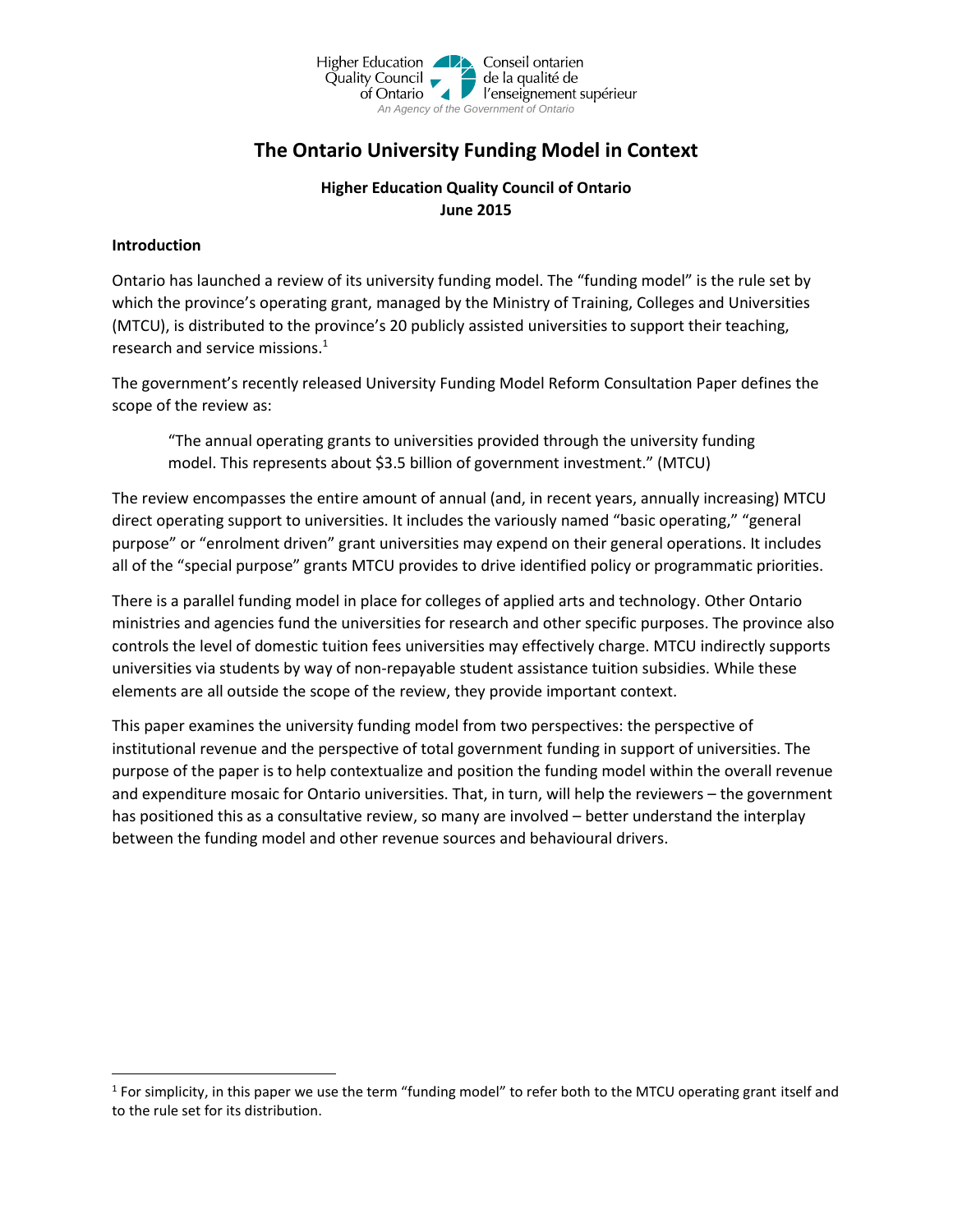

### **A. THE FUNDING MODEL IN CONTEXT OF TOTAL UNIVERSITY REVENUES**

Figure 1 positions the funding model in the context of total annual operating revenues for Ontario's university system.

As of 2013-14, the latest year for which data have been published, the \$3.5B funding model represented 27% of \$13.1B in total annual operating revenues at the system level.

Recent HEQCO research has revealed considerable differentiation among Ontario's universities with respect to their missions, research intensity, program mix, and undergraduate-to-graduate enrolment weightings (HEQCO, 2012, 2013). These differences are reflected in the revenue composition for each of the individual institutions represented collectively in Figure 1. Figure 2 shows the same 2013-14 total university revenue for the institution with the highest share (Nipissing University  $-45\%$ <sup>2</sup>) and lowest share (University of Toronto – 20%) coming from the MTCU funding model.

 $\overline{\phantom{a}}$ 

<sup>&</sup>lt;sup>2</sup> Algoma posted a slightly higher dependency on MTCU funding model revenue than did Nipissing in 2013-14. However, given Algoma's status as a new university still in receipt of transitional funding, we have eliminated it from the comparative analysis.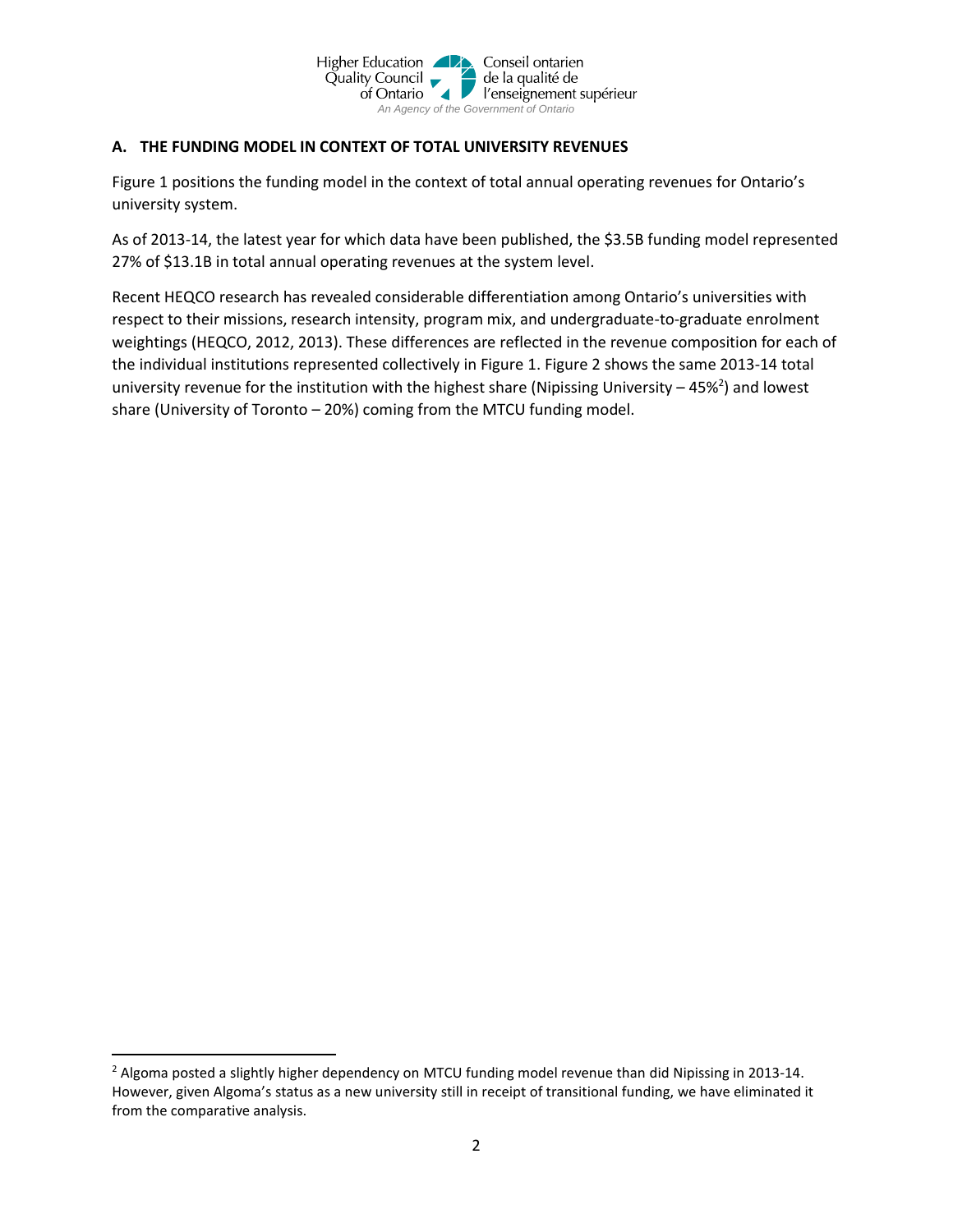





Source: Council of Ontario Universities (COU), Council of Ontario Finance Officers (COFO). Excludes Capital.



**Figure 2: Total Revenue for Nipissing University and the University of Toronto, 2013-14**

Source: COU, COFO. Excludes Capital.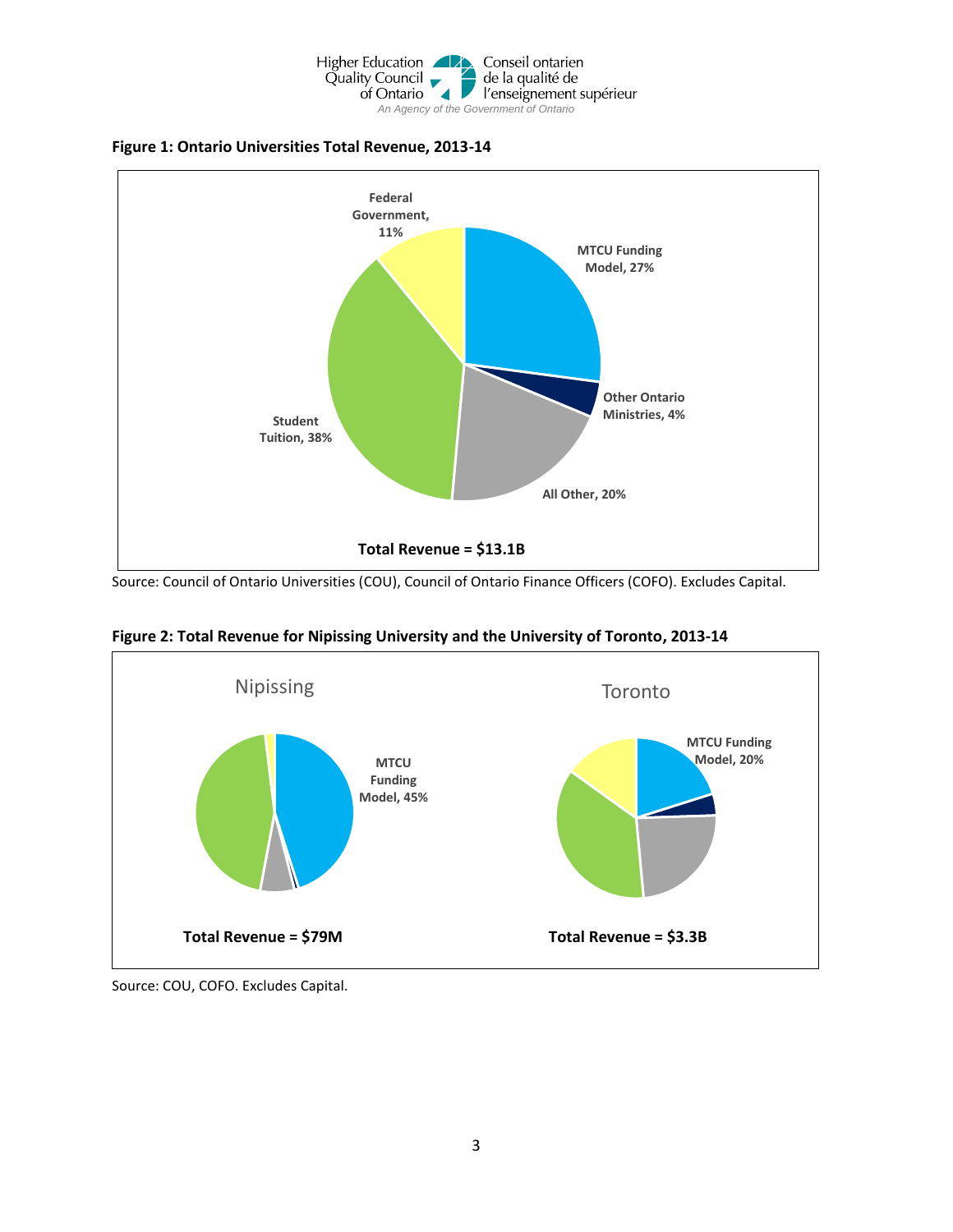

#### **An alternate view of revenues: The unfettered "***operating fund***"**

Figure 1 above shows all university revenues, which is important to fully situate and scale the share contributed by the funding model. Another commonly applied approach to presenting the funding model in context is to show it as a share of the university *operating fund*. This is the approach used in the MTCU Consultation Paper.

The operating fund is a defined \$8.8B subset of the \$13.1B total revenue shown in Figure 1. It focuses specifically on university revenue "that accounts for the institution's primary operating activities of instruction and research, other than sponsored research" (CAUBO, 2012-13). <sup>3</sup> The principal revenue sources within the operating fund are the provincial funding model and student tuition fees. The operating fund represents  $2/3^{rd}$  of total university system revenue. For greater clarity, Appendix A describes the other funds in the universities accounting model, and illustrates the intersection between total revenue (Figure 1) and the operating fund.

Expenditure of operating fund revenue is largely unfettered, providing universities with maximal spending flexibility to meet their teaching, research and community service missions, each in accordance with its differentiated capacities and priorities. By contrast, the remaining \$4.3B of total revenue is tied to specific expenditures. For example, sponsored research revenue must be expended on identified research projects and activities. Trust revenues are gifts which must be spent in accordance with the donors' specific instructions. Revenues from ancillary operations (such as the bookstore, residences) are generally offset by the cost of providing those services.

Figure 3 shows the operating fund by source of revenue for the university system. Even on this "tighter zoom" on the unfettered revenue available to each university to support teaching and (non-sponsored) research, the MTCU funding model represents a smaller share of revenue than does tuition fee revenue. 4

To illustrate again the diversity of the system, Figure 4 shows the composition of the operating fund for the two respective universities whose operating fund revenue is most reliant (Laurentian – 54%) and least reliant (Toronto – 34%) on the funding formula.

 $\overline{\phantom{a}}$ 

<sup>&</sup>lt;sup>3</sup> We quote here the concise definition supplied by the Canadian Association of University Business Officers. However, the data we have used to construct Figures 3 and 4, consistent with the data source used in the MTCU Consultation Paper, are from the Council of Ontario Universities (COU)/Council of Ontario Finance Officers (COFO). COU/COFO data roll up to CAUBO with relatively minor adjustments that do not impact the overall revenue picture.

<sup>&</sup>lt;sup>4</sup> Figure 3 is similar to the revenue chart on page 10 of the MTCU Consultation Paper, though we have aggregated the revenue sub-sources in order to highlight the key revenue sources at play within the fund: the funding model and tuition.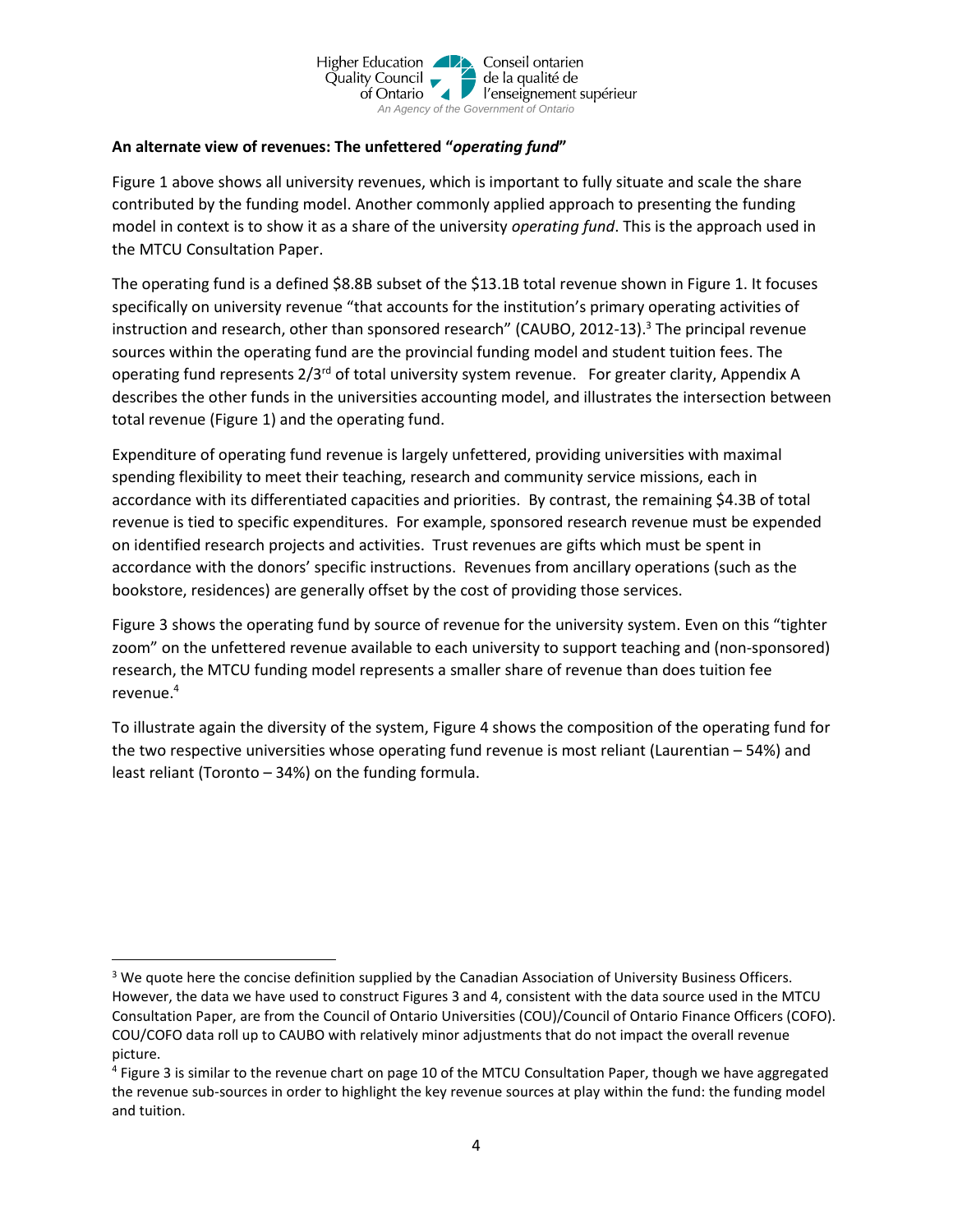





Source: COU, COFO



#### **Figure 4: Operating Fund for Laurentian University and the University of Toronto, 2013-14**

Source: COU, COFO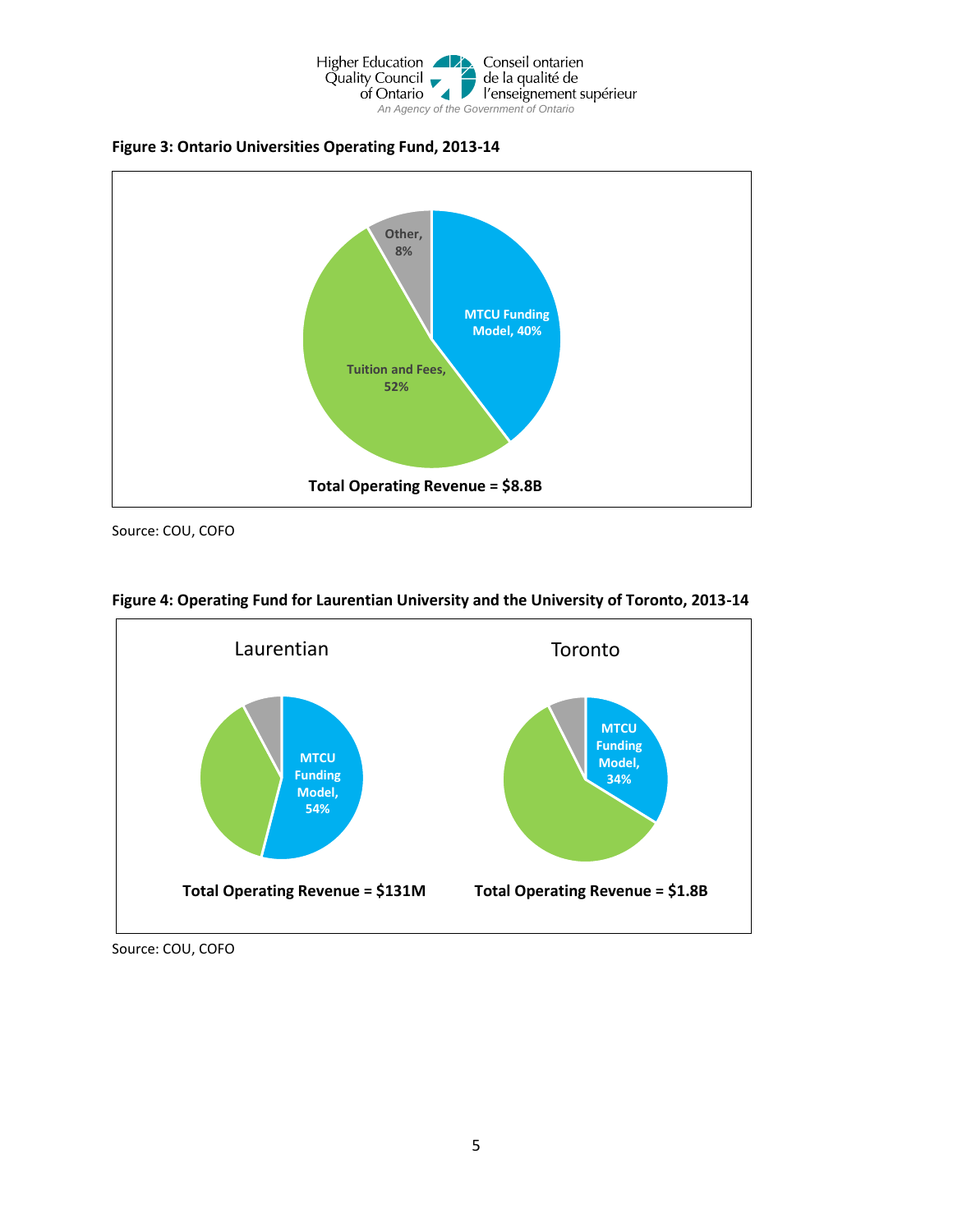

#### **What drives the distribution of the operating fund in Ontario?**

Tuition and the funding formula, the dominant sources of revenue in the operating fund, are both enrolment-driven.

Tuition is inherently so, without buffers, time lags or averaging mechanisms to mitigate the annual revenue impact of enrolment changes. As recently as 1991-92, the funding model provided 70% of total operating fund revenue. Its share has been decreasing steadily, offset by an increase in the share of total operating fund revenue provided through tuition. To illustrate this trend, Figure 7 shows the proportions of system-wide operating fund revenue from the funding model and from tuition for the period 1970-71 to 2013-14. Looking ahead over the near term, the Ontario tuition policy framework, in place until 2017- 18, permits tuition revenue increases of 3% annually (plus or minus changes in enrolments). Given that the annual increase of moneys available for the funding model announced in the 2015 Ontario Budget is lower than this, the trend shown if Figure 5 will likely continue.



**Figure 5: Tuition and Government Grants as a Share of Operating Fund Revenue**

Source: Statistics Canada, CANSIM table 478-0007 and COFO

As noted in the MTCU Consultation Paper, the current funding model is also predominantly enrolmentbased. In fact, the only significant change to the formula in recent years has been to make it more enrolment-sensitive. Prior to 2001, funding "corridors", negotiated with and assigned to each university, mitigated the impact of enrolment changes on institutional shares of the funding model. The result was an emphasis on share stability over enrolment responsiveness. Funding shares to individual institutions did not automatically adjust as enrolment levels at the institution and across the system changed.

Beginning in 2001, the government superimposed an enrolment-driven accessibility envelope on top of the then existing model, to prepare the sector to accommodate the double-cohort of high school graduates resulting from the elimination of grade 13. Variants of this envelope have remained in place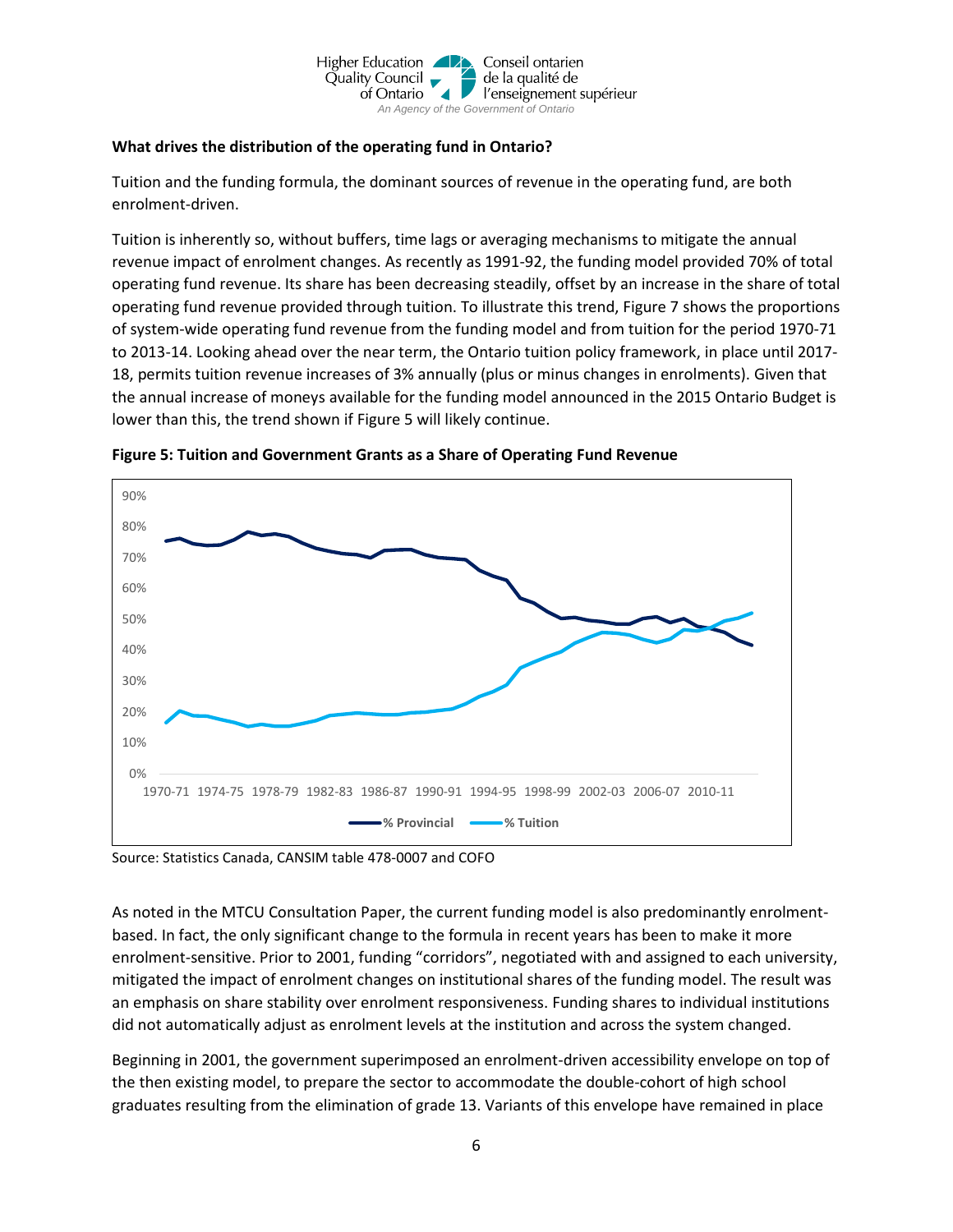

ever since. Ontario has added sufficient additional moneys to the funding model each year to pay for the measured increases in enrolment. The model has not had to deal with the question of how it might respond in a situation where enrolment growth outpaces growth in additional new funding.<sup>5</sup>

Figure 6 illustrates the change in the funding model beginning in 2001 and superimposes the trend in actual measured full-time equivalent university enrolment.



**Figure 6: Recent Changes to the Funding Model**

#### Source: MTCU

 $\overline{a}$ 

Very little of the MTCU funding model is distributed based on performance or outcomes other than enrolment. The MTCU Consultation Paper formally identifies \$154M or 4% of the total distributed on performance. \$23M is distributed on measured graduation and graduate employment performance. The balance, \$131M, is technically held back each year from each institution until it completes its annual Multi-Year Accountability Agreement (MYAA). MYAAs are predominantly reporting instruments absent performance expectations, and no institution has ever had its enrolment-based share of this fund withheld.

<sup>&</sup>lt;sup>5</sup> A funding model could work in both directions: distributively, to determine the share of available funding earned by each institution, and summatively, to determine the overall level of funding to be made available to share. An example is the province's funding model for school boards. The university model is a distributive one only. However, in recent years it has behaved summatively as well, as the annual amount available has been adjusted fully for enrolment growth. It is difficult to imagine that this state of balance can be maintained into the future, given the province's fiscal challenges.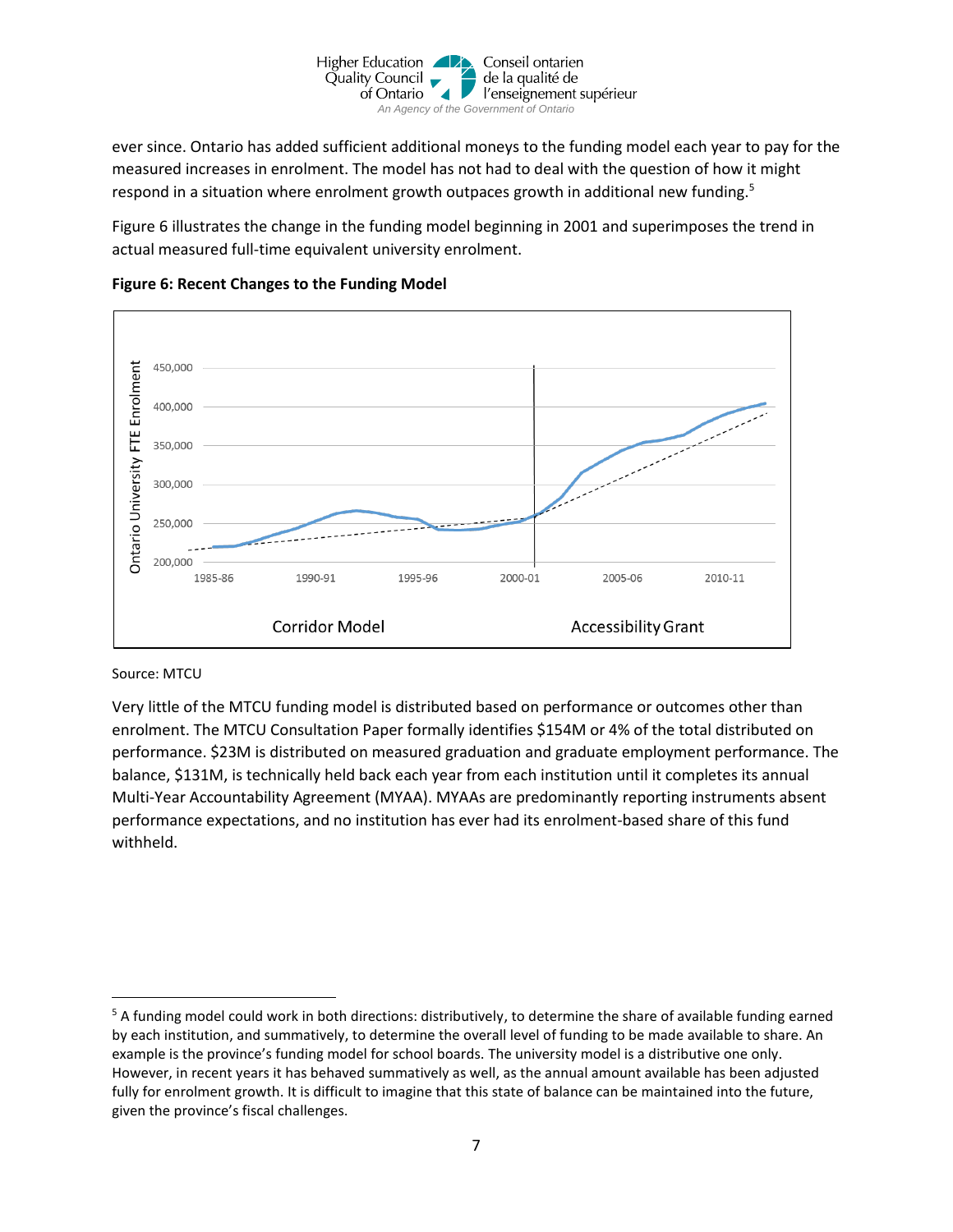

#### **How do other provinces' funding models work?**

Through the coordinated efforts of the Canadian Association of University Business Officers, all Canadian universities and provincial systems report operating fund revenue on a comparable basis.

Across Canada tuition, which is a smaller share of operating fund revenue in all other provinces than it is in Ontario, is of course enrolment-driven.

Two provinces (Prince Edward Island and Newfoundland and Labrador) are single university jurisdictions, and thus have no need for a funding model to distribute provincial funding among institutions. In the remaining seven other provinces, the funding model is anchored on one of two approaches:

- On the basis of enrolment, as it is in Ontario. Examples are: Quebec and Saskatchewan
- As a fixed share grant, which simply means that each institution's annual share is locked and moves up or down by the same percentage as the overall provincial quantum available for distribution. The shares themselves may at some point in time have been generated based on enrolment, but those shares are not regularly re-calculated as enrolment changes through time. Examples are: Manitoba and British Columbia

The distinction between fixed share and enrolment sensitive models is never absolute. Historically, provinces running fixed share models have eventually re-examined and adjusted the shares, perhaps after several years or as the result of a negotiation process. Or, they have switched back and forth between an enrolment sensitive and a fixed share model. Thus, even under a fixed share funding model, the promise of funding rewards for enrolment growth continues to be a behavioural driver.

A recent report published by HEQCO finds only two examples of performance based funding in Canada. The first is Ontario, discussed above. The second is Alberta, which tied a small proportion of government funding to performance indicators for a number of years, but has recently suspended its performance envelope. (Zuskin)

## **How do Ontario universities expend their funding model revenue? Teaching and research missions**

Universities have two principal missions: teaching and research. <sup>6</sup> The government's articulated focus is primarily on the funding model's role as a source of teaching revenues and as a tool for teaching mission outcomes. It is also important to recognize its important role in supporting the research mission.

Of the total \$13.1B in overall operating revenue, we have identified \$8.8B in unfettered operating fund revenue. The remaining \$4.3B is restricted in various ways. Of that \$4.3B, universities receive \$2.6B specifically earmarked for research activity. This "sponsored research" revenue must be expended on research contracted for moneys received. It represents 20% of total revenue, though again with

l  $6$  We acknowledge the third mission, community service. Community service is smaller in terms of activity and expenditure levels. In order to focus the discussion, we set it aside for the balance of this paper.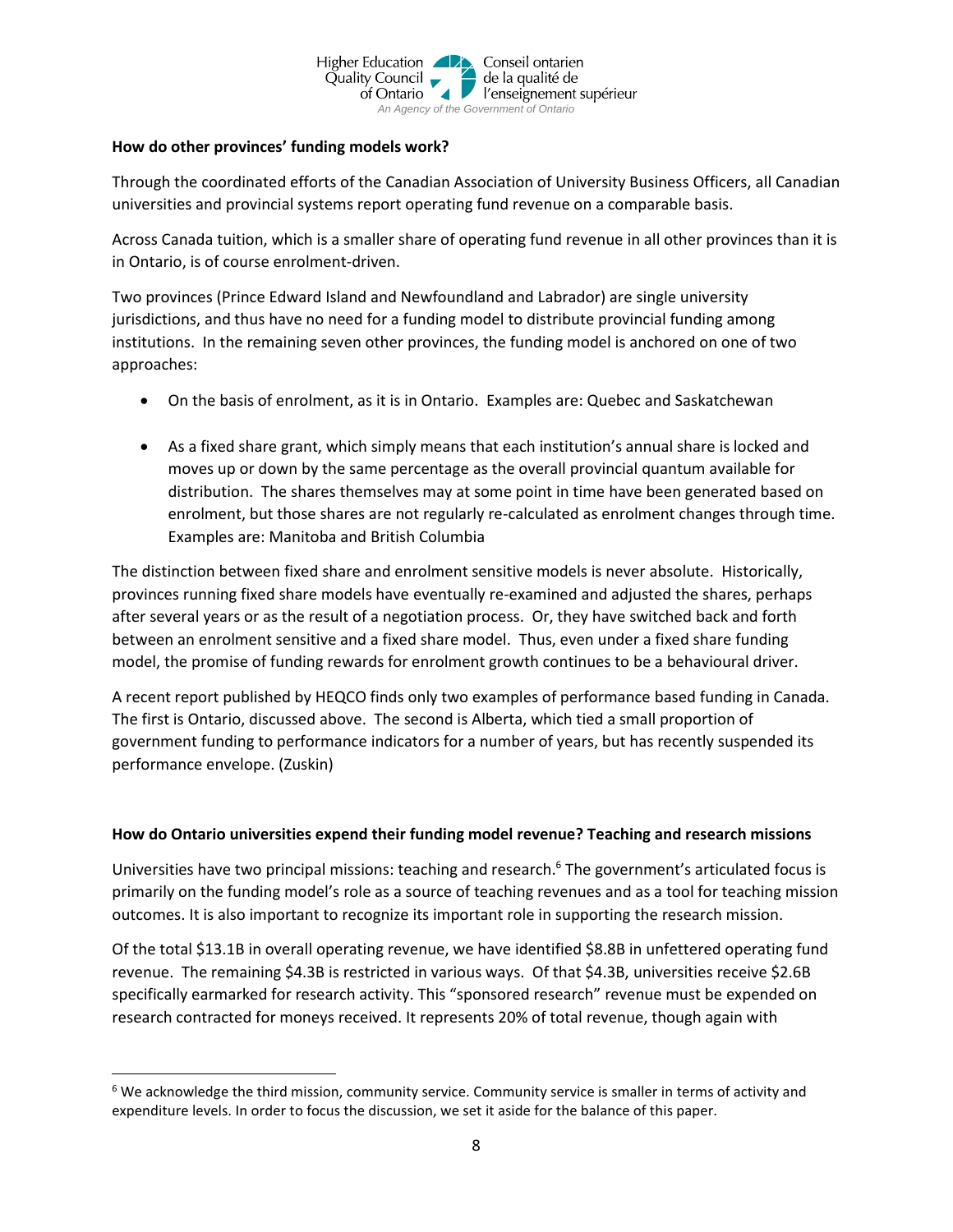

considerable differentiated weighting between institutions, from a high of 31% at Toronto to a low of 3% at Nipissing. The principal sources for dedicated or sponsored research funding are:

| Federal research funding                              | \$1.3B       | Includes granting councils, Canada Research Chairs, Canada<br>Foundation for Innovation, and other programs |
|-------------------------------------------------------|--------------|-------------------------------------------------------------------------------------------------------------|
| Ontario research funding                              | SO.3B        | Includes the Ministries of Research and Innovation, Health,<br>Agriculture and Food, and others             |
| Donations, non-<br>government grants and<br>contracts | <b>SO.8B</b> | Predominantly grants and contracts between universities<br>and for-profit and not-for-profit organizations  |

Appendix B provides an illustration of which portions of the revenue shown in Figure 1 are sponsored research revenue.

Sponsored research revenue offsets some, but not all, of universities' research expenditures. Sponsored research contracts typically do not pay for the salaries of principal investigators, nor for all associated overhead costs. They do not pay for the research activity of faculty above and beyond what was secured through sponsored research funding.

These additional research mission costs are supported from the operating fund. Further, if one assigns tuition fee revenue, paid by students, entirely to expenditures in support of the learning mission, then these additional costs of research are entirely born by the \$3.5B funding model.

In 1994-95, the Ontario Council on University Affairs analyzed then-existing revenue and expenditure patterns and faculty workload data to estimate the proportion of the funding model that supported research activity. OCUA's estimate was about half, with considerable variance between institutions reflecting their differentiated activities. Given that tuition is today a much larger share of the operating fund than it was in 1994-95 (see Figure 5), it is likely that a larger share of the funding model can be attributed to the support of the research mission today.<sup>7</sup>

 $\overline{\phantom{a}}$ 

 $<sup>7</sup>$  The OCUA methodology mapped 95% of tuition revenues to expenditures on the teaching mission. The</sup> underlying logic is that students pay tuition in exchange for teaching services. The consequence is that all of the research expenditure from the operating fund must be supported by the funding model. Alternatively, one could assign both tuition and funding model revenues across the teaching and research missions proportionally. The expenditure of tuition revenue is, after all, equally unfettered. The underlying finding is fundamentally the same: that considerable research expenditures, specifically those above and beyond the levels of sponsored research revenue received by universities, are supported out of the operating fund, either from the funding model or from a combination of tuition and the funding model.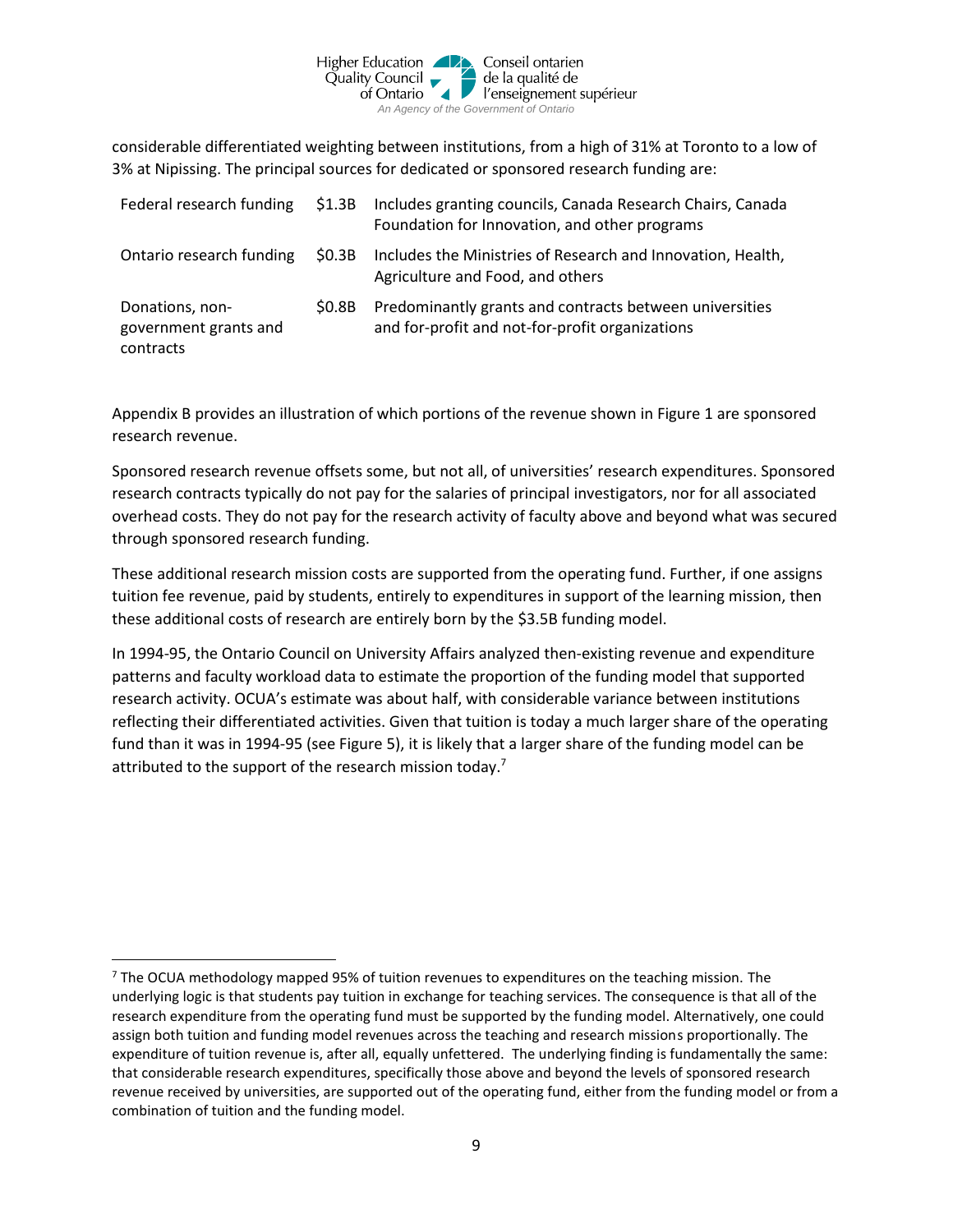

#### **B. OTHER GOVERNENT FUNDING PROVIDED TO UNIVERSITIES**

From the province's perspective, the funding model represents 87% of total Ontario revenues to universities, as shown in Figure 7.



**Figure 7: Ontario Government Funding for Universities, 2013-14**

The federal government contributes 11% to total university revenue (see Figure 1), predominantly for sponsored research. In all, the two orders of government directly contribute 41% of total university revenue. The province has indirect control over a further 24% of total revenue, representing the domestic share of tuition revenue<sup>8</sup>.

In addition to these direct funding supports, Ontario in partnership with the federal government indirectly subsidizes university tuition revenue through its student assistance program. In an analysis last year, HEQCO estimated that up to 40% of university tuition revenue is underwritten by non-repayable OSAP and tax-credit assistance (HEQCO, 2014).

## **C. HEQCO COMMENTARY**

 $\overline{a}$ 

The funding model is a relatively small source of operating revenue, as small as 20% of total institutional revenue in the most extreme case. Its leverage to drive outcomes is necessarily limited and contextualized by the influences of the balance of funding. Since the current review is an exercise in how to allocate the funding model only and not the other 80% (again, in the most extreme case), it is

<sup>&</sup>lt;sup>8</sup> Based on just the reported core domestic tuition revenue, excluding miscellaneous fees. Legally, universities may charge whatever level of tuition they wish for both domestic Canadian and international students. Practically, the government controls the level of domestic tuition fees by reducing the funding model allocation, dollar for dollar, if a university exceeds the level of domestic tuitions established by government.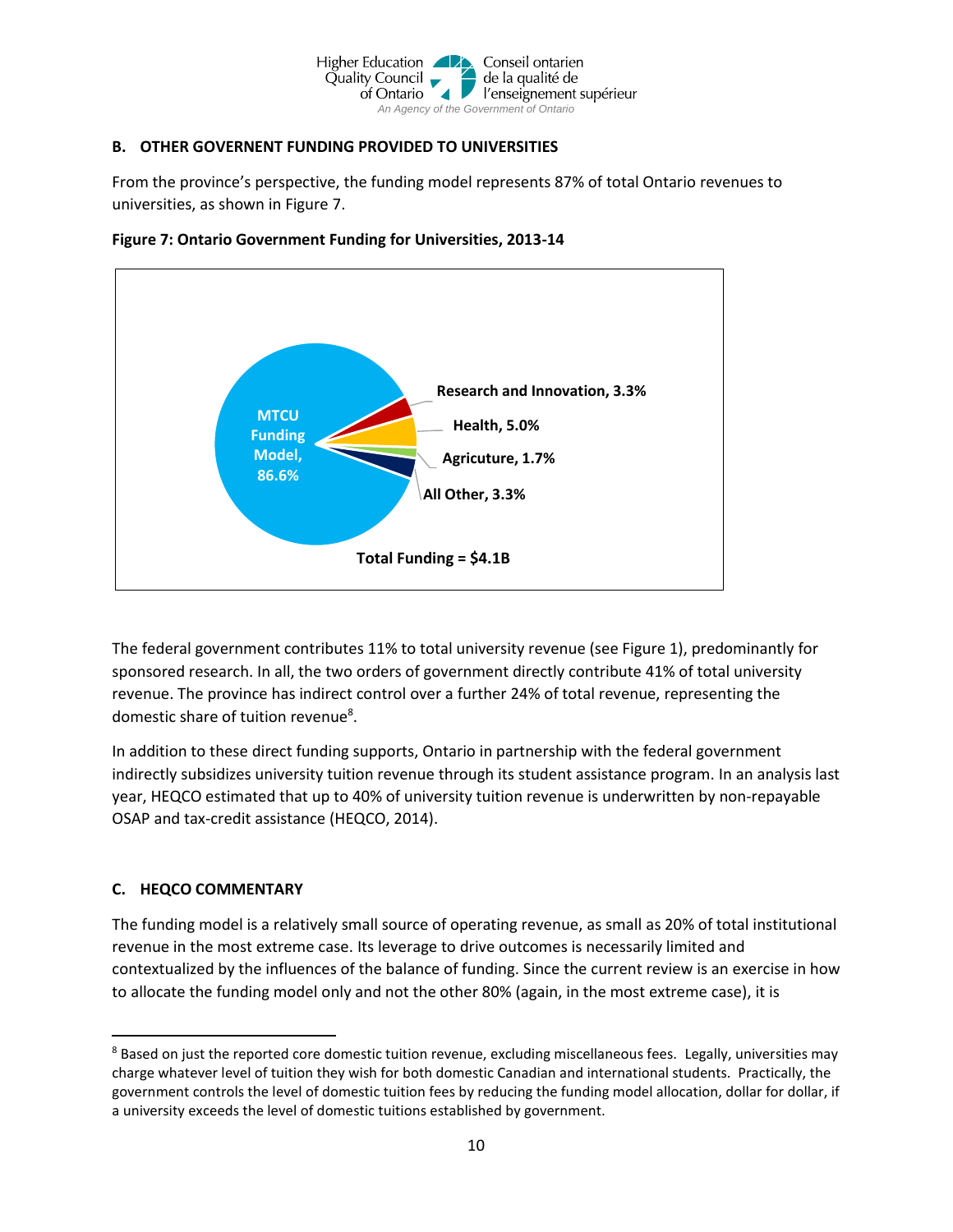

important that this smaller slice of funding be used in a focused and strategic way to drive towards desired system and institutional goals.

Currently, the funding formula has considerable leverage because it moves in perfect alignment with tuition. Both drive enrolment growth, and only enrolment growth. Together, they exert inescapable financial incentive on individual institutions and the system to grow.

This has been successful. Government's long-term goal of achieving a 70% adult population postsecondary attainment rate is at hand. Globally, Ontario boasts one of the highest adult attainment rates in the OECD.<sup>9</sup> Ontario's funding arrangements have been aligned on a single outcome, and that outcome has been achieved.

Government is signalling appetite for a reconsideration of enrolment's dominance. There are good reasons to do so. Demographics in large portions of the province, especially outside major urban centres, will make it challenging if not impossible for many institutions to continue to grow. The cost of growth to government, which has increased the funding model allocation to keep pace, is high. And, most importantly, there is consensus that more emphasis ought to be placed on creating conditions that foster quality improvements and support institutional differentiation.

Tuition, the largest single source of institutional revenue, will necessarily remain enrolment-driven. For the funding model to introduce other, balancing drivers successfully, it must therefore do so boldly. A small reduction in enrolment sensitivity or a diversion of marginal funding model dollars to other outcomes will not induce change.

When examining other drivers and outcomes, it is important to remember that the funding formula supports both the teaching and research missions and expenditures of universities. The volume of research supported through the funding model is larger than the province's dedicated research funding through the Ministry of Research and Innovation, and rivals the research funding provided by the federal government.

The Ontario government wants the funding model to better support differentiation. Even at the highest level of overall revenue shares and sources, differentiation among Ontario's universities is clearly evident. Some institutions are more dependent on the funding model, others much less so. Each institution has a customized balance between its teaching and research missions and expenditures. Some are positioned for continued enrolment growth, but many are not. This level of differentiation has emerged within a "one size fits all" enrolment-centric model. For differentiation to be more aggressively supported, the funding model review will need to examine approaches that can reward institutions for their differentiated contributions to the system's overall needs.

Lastly, the unfettered expenditure rules underlying the funding model also contribute to differentiation. The funding model is part of the \$8.8B operating fund that universities expend with local discretion in support of their teaching and research missions and in accordance with their strategic priorities. The review process will undoubtedly canvass new approaches to how universities might earn their share of funding model revenue. If not enrolment, then what drivers and outcomes? That done, it will be

l

<sup>9</sup> Ontario's high adult attainment rate is a result of the combined enrolment performance of both its universities and its colleges. The Ontario college funding model is also enrolment sensitive.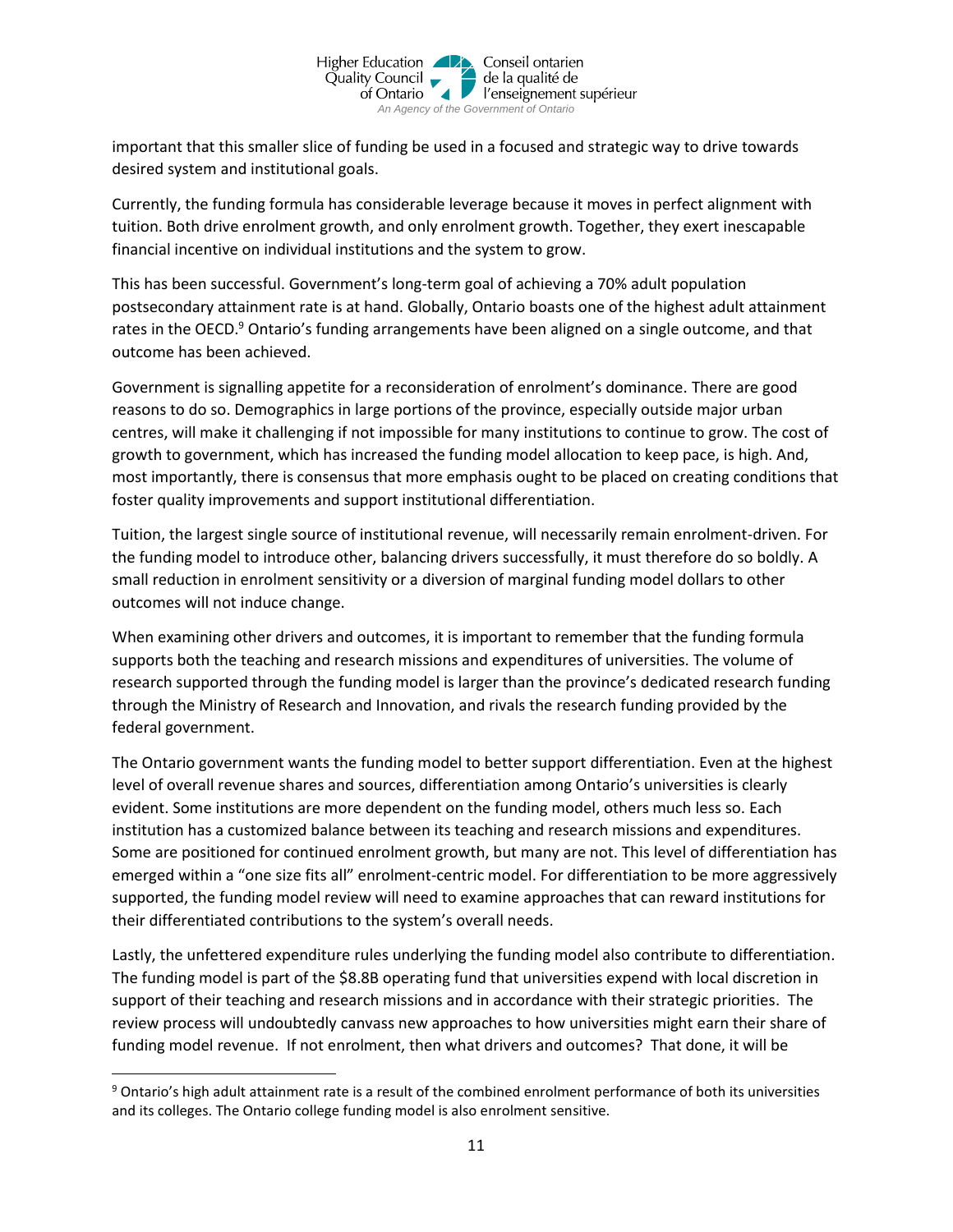

important not to over-eagerly also restrict the expenditure of those earned revenues, so that universities continue to have the flexibility to make unique institutional contributions to shared provincial goals.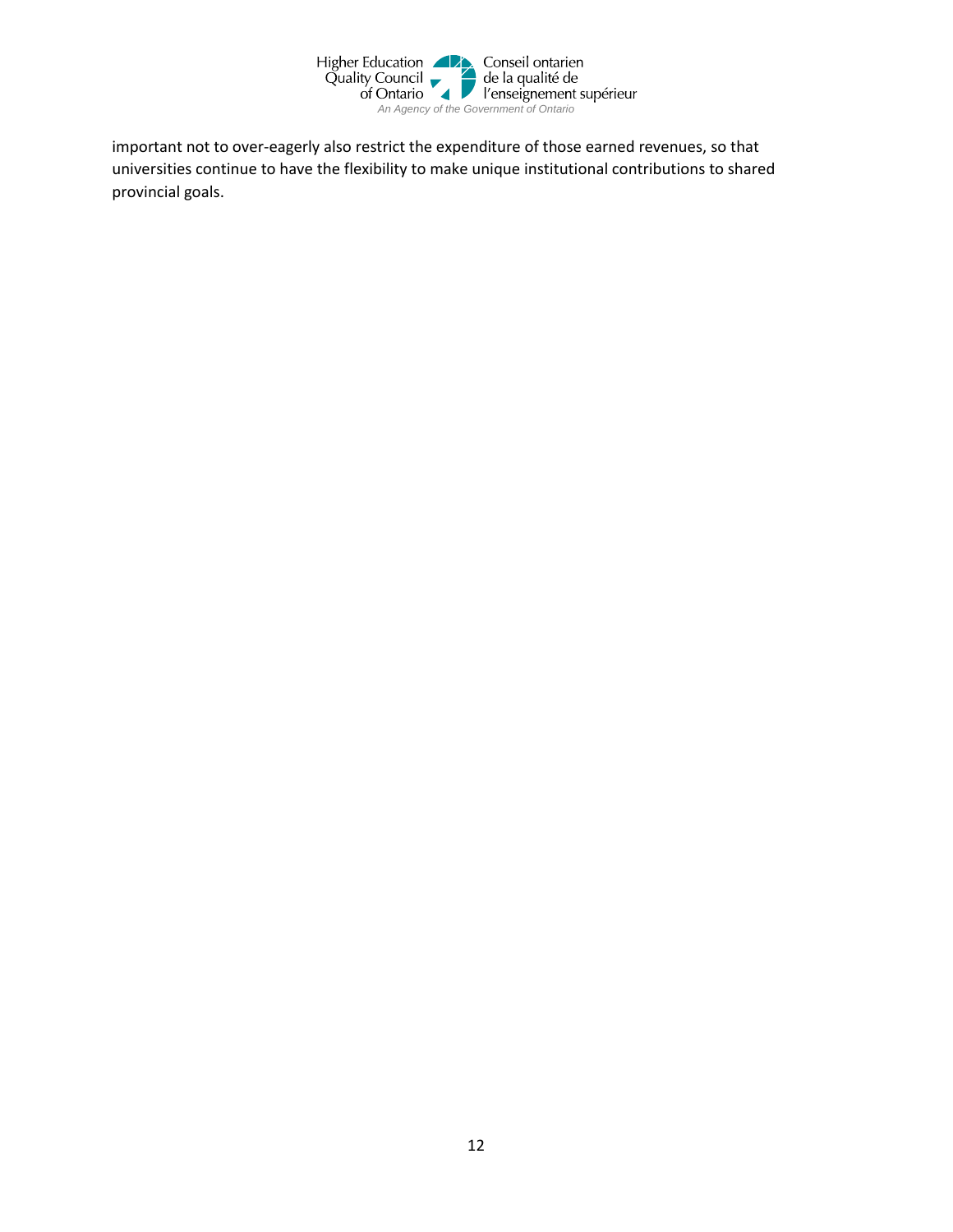

#### **References**

Canadian Association of University Business Officers (2012-13). *Guidelines. Financial Information of Universities and Colleges.*

Council of Ontario Universities/Council of University Finance Officers (2013-14). *Financial Reports and Highlights.* Retrieved from<http://couprod.tgtsolutions.com:94/static-reports.aspx>

Higher Education Quality Council of Ontario (2012). *Quality: Shifting the Focus. A Report from the Expert Panel to Assess the Strategic Mandate Agreement Submissions.* Toronto: Higher Education Quality Council of Ontario.

Higher Education Quality Council of Ontario (2013). *The Diversity of Ontario's Universities: A Data Set to Inform the Differentiation Discussion.* Toronto: Higher Education Quality Council of Ontario.

Higher Education Quality Council of Ontario (2014). *Stardate 68183.1: Ontarians still do not pay the sticker price.* Retrieved fro[m http://blog-en.heqco.ca/2014/09/martin-hicks-stardate-68183-1-ontarians](http://blog-en.heqco.ca/2014/09/martin-hicks-stardate-68183-1-ontarians-still-do-not-pay-the-sticker-price/)[still-do-not-pay-the-sticker-price/](http://blog-en.heqco.ca/2014/09/martin-hicks-stardate-68183-1-ontarians-still-do-not-pay-the-sticker-price/)

Ministry of Training, Colleges and Universities (2015). *University Funding Model Reform Consultation Paper*. Retrieved from [http://tcu.gov.on.ca/pepg/audiences/universities/uff/uff\\_ConsultationPaper.pdf](http://tcu.gov.on.ca/pepg/audiences/universities/uff/uff_ConsultationPaper.pdf)

Ontario Council on University Affairs (1994-95). *21st Annual Report April 1, 1994 to March 31, 1995.* Toronto: Ontario Council on University Affairs.

Ziskin, M. B., Hossler, D., Rabourn, K., Cekic, O., & Hwang, Y. (2014). *Outcomes Based Funding: Current Status, Promising Practices and Emerging Trends.* Toronto: Higher Education Quality Council of Ontario.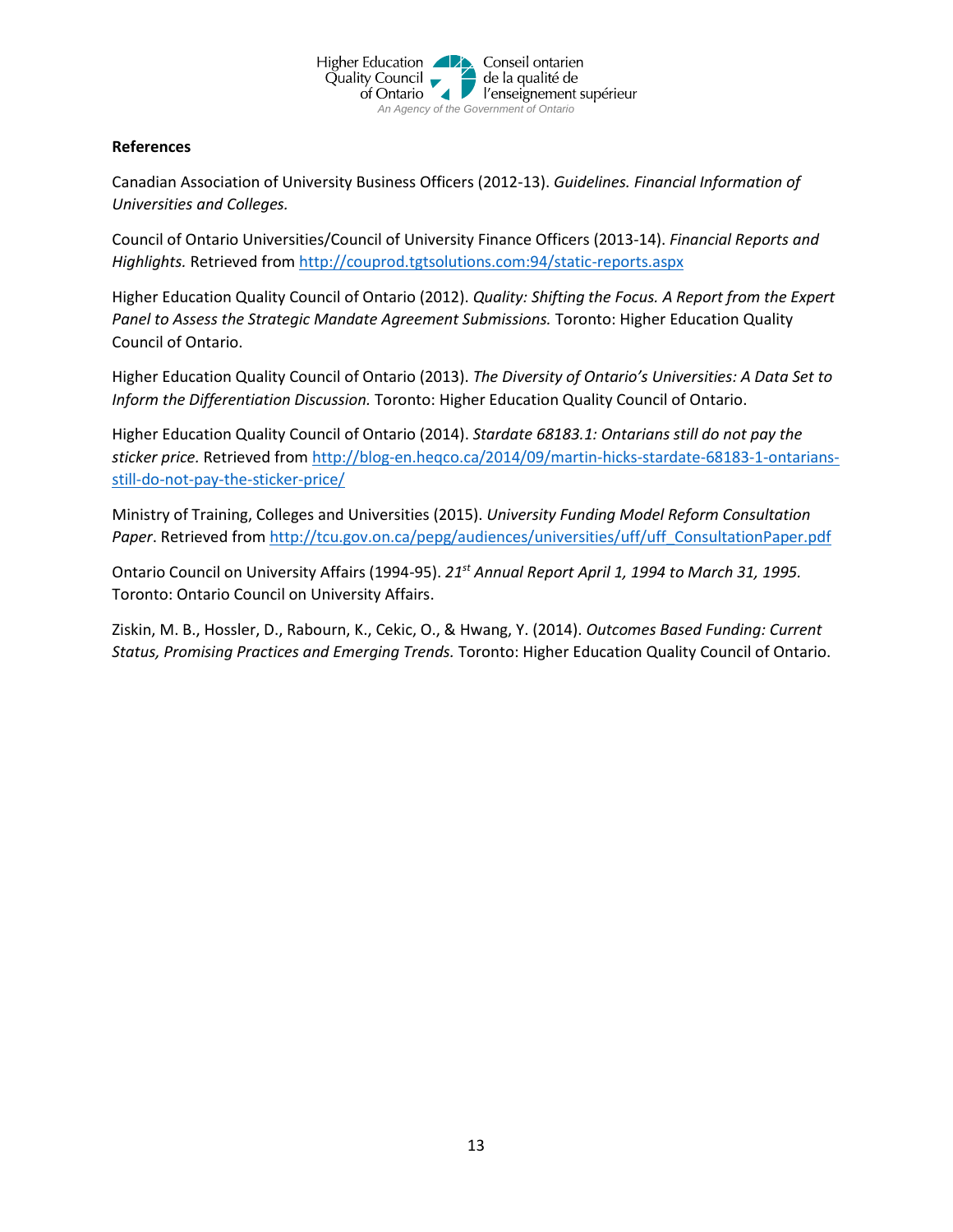

#### **APPENDIX A: Total Revenue and the Operating Fund**

What is the relationship between Figure 1 (total university revenue, excluding capital) and Figure 3 (the operating fund)? Why are there two different revenue representations?

Every year, the Council of Ontario Universities / Council of University Finance Officers publish *Financial Reports* which document revenues and expenditures for each university and for the system. The most recent year available is 2013-14.

To understand the MTCU funding model in its broadest context, it is helpful to situate it in the total mix of operating revenue from all sources received by universities. This is the purpose of Figure 1. Capital is the only thing excluded. Total revenue is \$13.1B, the funding model at \$3.5B represents 27% of total revenue.

By longstanding convention, COU / COFO disaggregate total revenues into defined "funds". The largest of these is the \$8.8B operating fund. The operating fund pools those moneys that the universities receive without specific expenditure restrictions. These can therefore be used relatively freely to deliver the primary missions of teaching and research. The operating fund is mostly tuition revenue and MTCU funding model revenue, as well as a small amount of revenue from other sources.

The funds making up the total revenue picture are:

| <b>TOTAL</b>              | \$13.1B                                              |
|---------------------------|------------------------------------------------------|
| Trust                     | \$0.7B restricted                                    |
| Sponsored Research        | \$2.6B restricted                                    |
| <b>Ancillary Services</b> | \$1.0B offset by the costs of providing the services |
| <b>Operating Fund</b>     | \$8.8B unfettered, supports learning and research    |

Source: 2013-14 COU/COFO. Excludes capital

The figure following shows what portions of Figure 1 are included in the operating fund shown in Figure 3.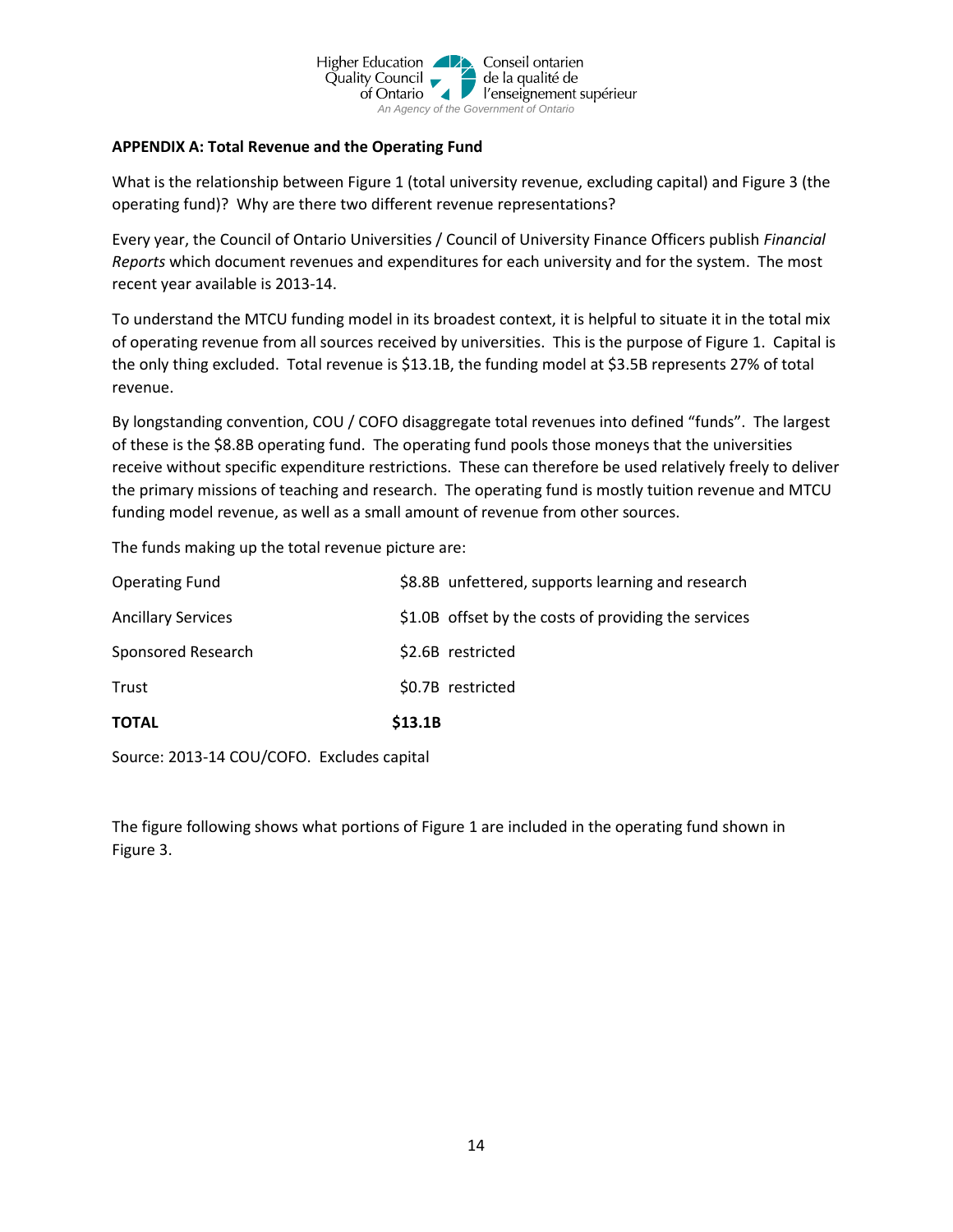